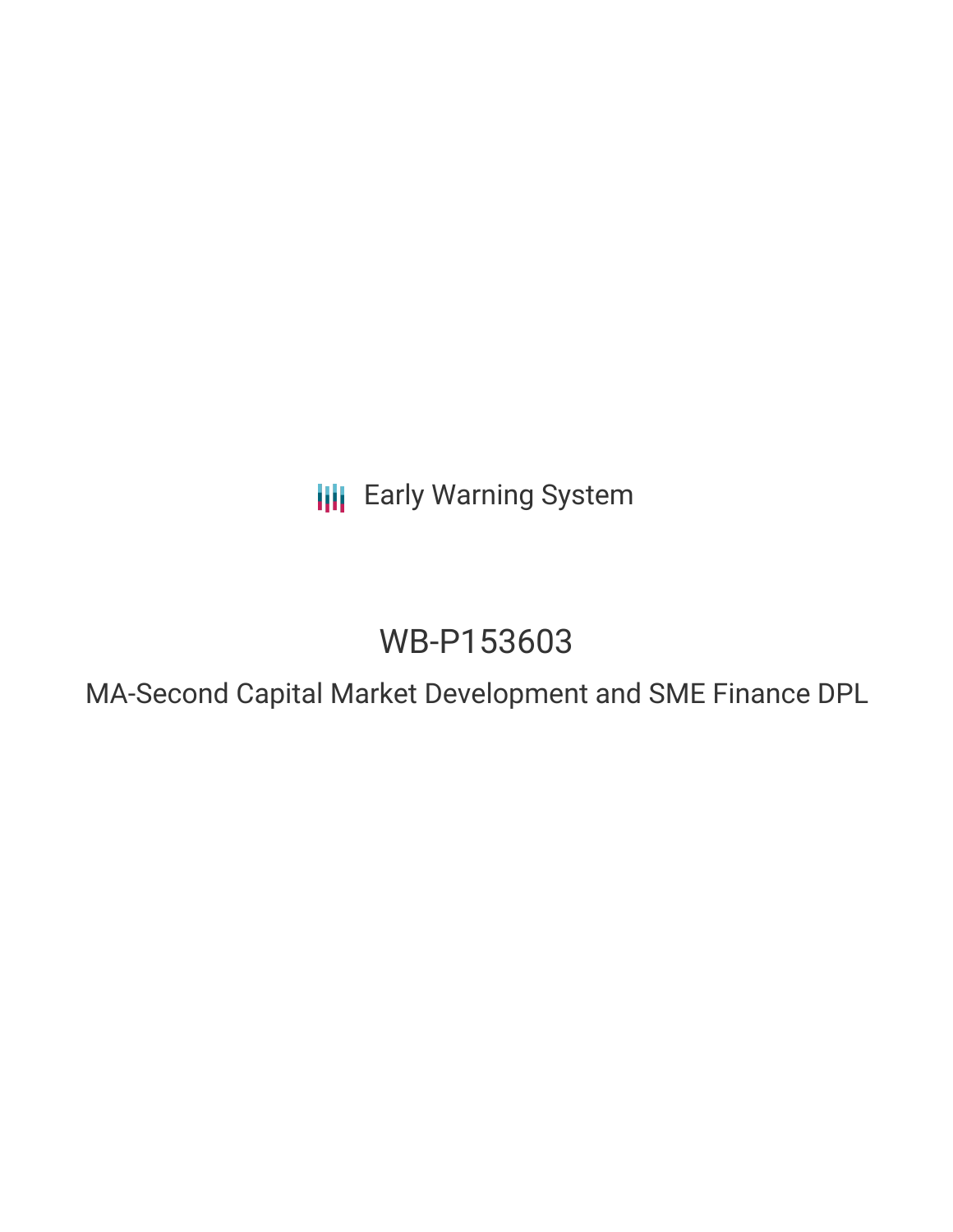

## **Quick Facts**

| <b>Countries</b>               | Morocco               |
|--------------------------------|-----------------------|
| <b>Financial Institutions</b>  | World Bank (WB)       |
| <b>Status</b>                  | Active                |
| <b>Bank Risk Rating</b>        | U                     |
| <b>Voting Date</b>             | 2017-05-16            |
| <b>Borrower</b>                | GOVERNMENT OF MOROCCO |
| <b>Sectors</b>                 | Finance               |
| <b>Investment Amount (USD)</b> | \$350.00 million      |
| <b>Project Cost (USD)</b>      | \$350.00 million      |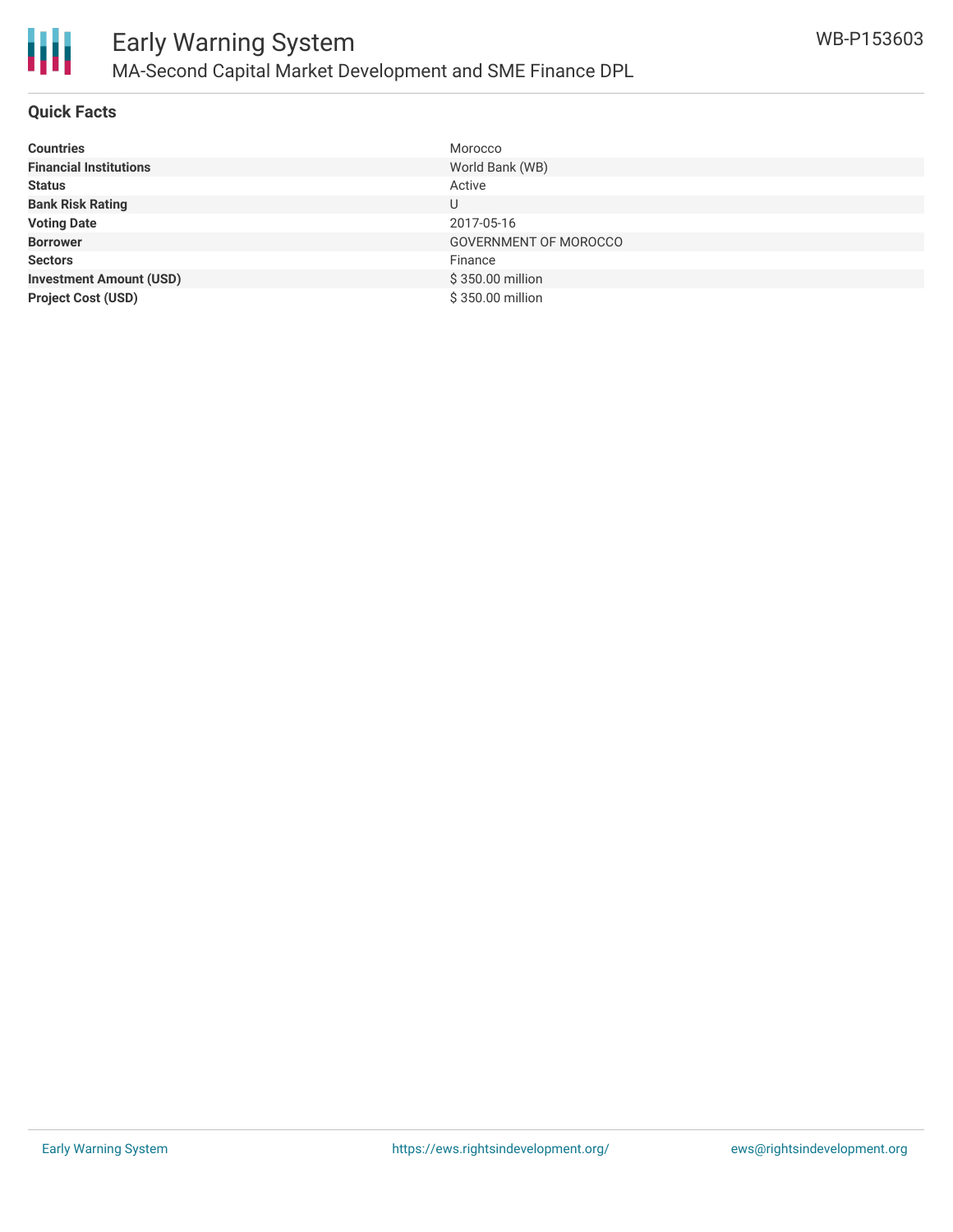

#### **Project Description**

This program document for the Second Capital Market Development and Small and Medium-Size Enterprise Finance Development Policy Loan Project has four pillars as follows : (i) Pillar A - Improve access to finance for small and young enterprises; (ii) Pillar B - Strengthen capital markets by improving the institutional framework and broadening the range of instruments; (iii) Pillar C - Improve the financial sustainability of the Caisse Marocaine des Retraites; and (iv) Pillar D - Strengthen oversight of the banking sector. This program supports a private-sector-driven economic model, as well as resilience by helping micro, small, and medium-size enterprises (MSMEs) recover from the European Union's (EU) economic slump and other recent economic challenges. The program is aligned with the World Bank Group's Strategy for Middle East and North Africa, which sets an agenda of using development to promote peace and social stability.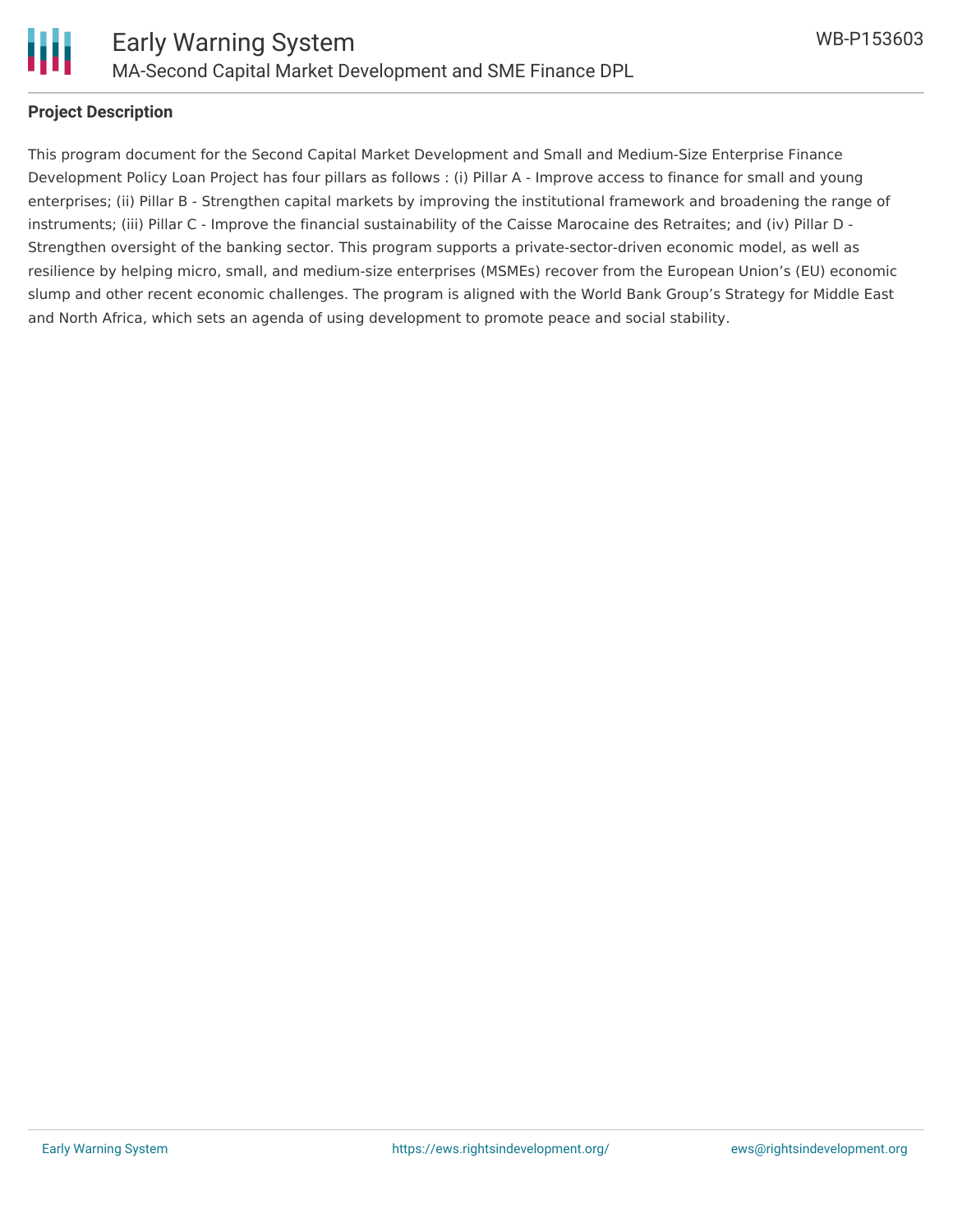

## **Investment Description**

World Bank (WB)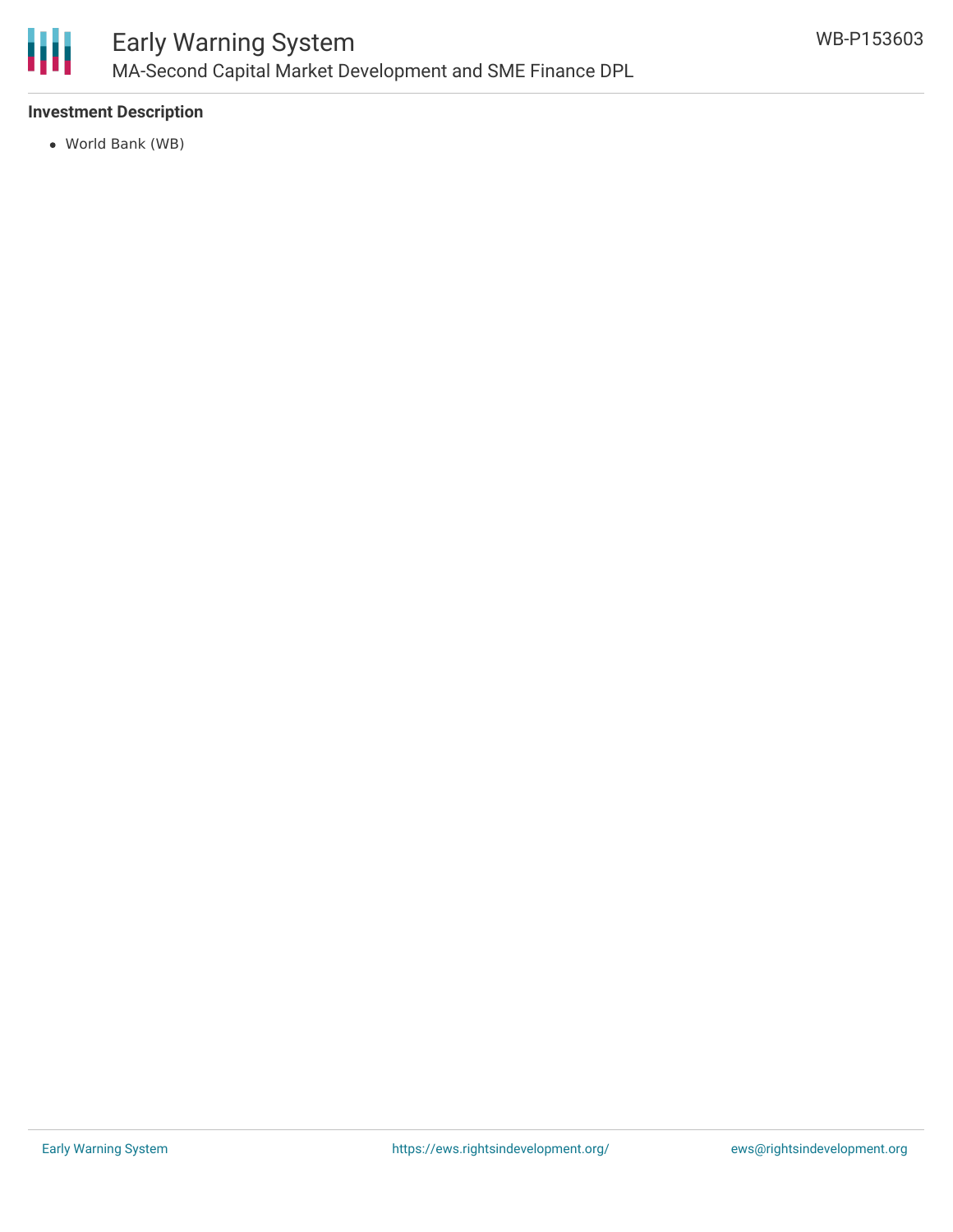

### **Contact Information**

ACCOUNTABILITY MECHANISM OF WORLD BANK

The World Bank Inspection Panel is the independent complaint mechanism and fact-finding body for people who believe they are likely to be, or have been, adversely affected by a World Bank-financed project. If you submit a complaint to the Inspection Panel, they may investigate to assess whether the World Bank is following its own policies and procedures for preventing harm to people or the environment. You can contact the Inspection Panel or submit a complaint by emailing ipanel@worldbank.org. You can learn more about the Inspection Panel and how to file a complaint at: http://ewebapps.worldbank.org/apps/ip/Pages/Home.aspx.